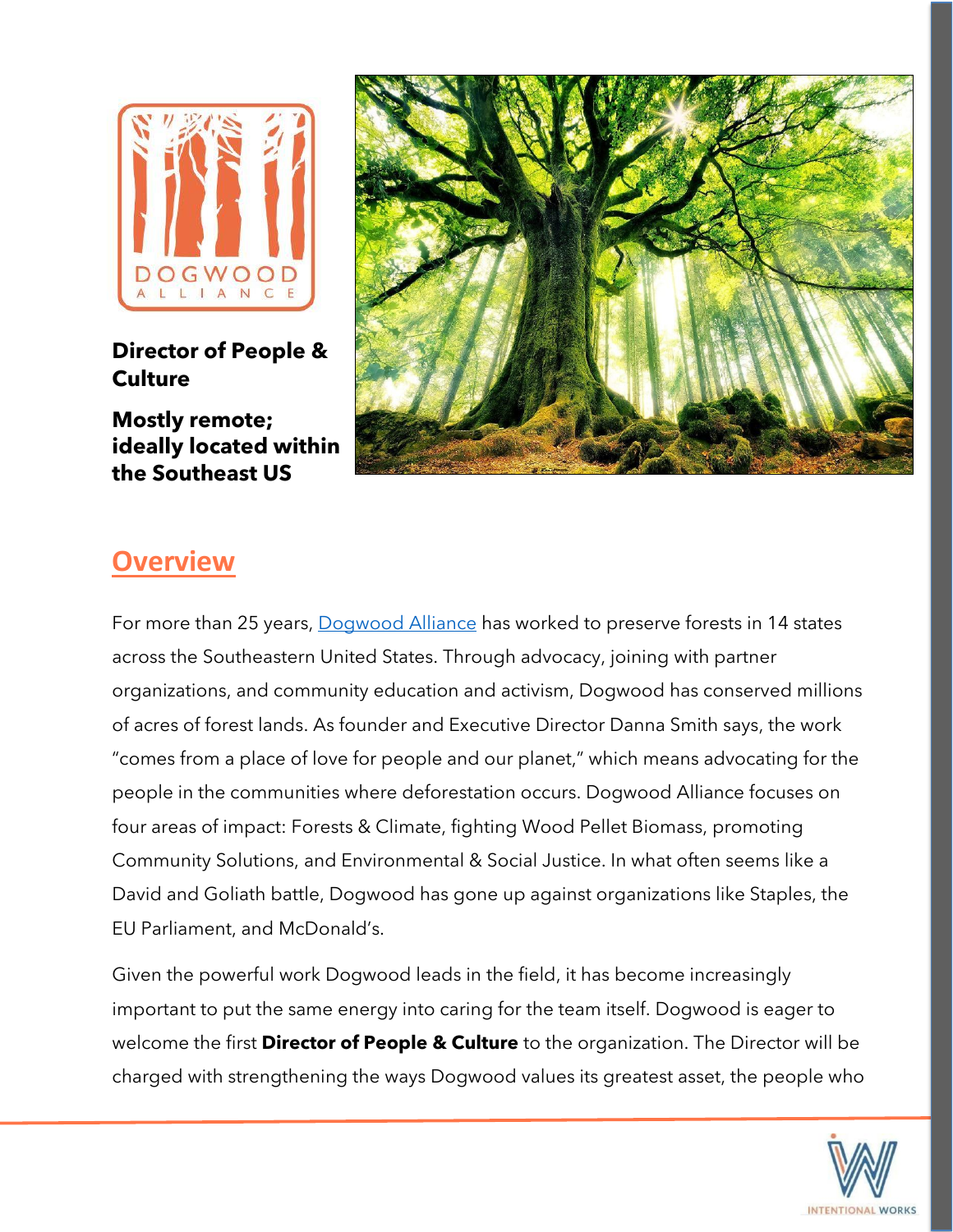

comprise Dogwood Alliance. The Director of People & Culture will help align Dogwood's internal and external values of equity, social justice, and advocacy.

## **About Dogwood Alliance**

While everyone benefits from Dogwood Alliance's work to stop deforestation, Dogwood is particularly passionate about protecting communities where forest destruction and the wood pellet industry threaten the economic, physical, and mental health of those living near industry plants. Through community organizing and lobbying in local, state, and national



government offices, Dogwood is fighting to stop abusive industrial logging in the Southeast.

Many of the worst cases of deforestation occur in communities throughout the South that have typically been under-resourced and forgotten by advocates. Dogwood Alliance fights this environmental racism and actively works to educate and organize these communities. The people living in these areas suffer from contaminated water and air, noise pollution and the decimation and loss of forests which help prevent flooding.

Even though the team working to protect the environment is relatively small (18 strong), Dogwood's work has a far-reaching impact. "Small but mighty" is a description often used by the dedicated and passionate Dogwood staff. In addition to the work Dogwood leads externally, the team is committed to social justice within the organization. Dogwood has an active Racial Justice Committee that is charged with striving for equity, which means they have a hand in guiding the organization in terms of recruitment, salary review, and leadership development.

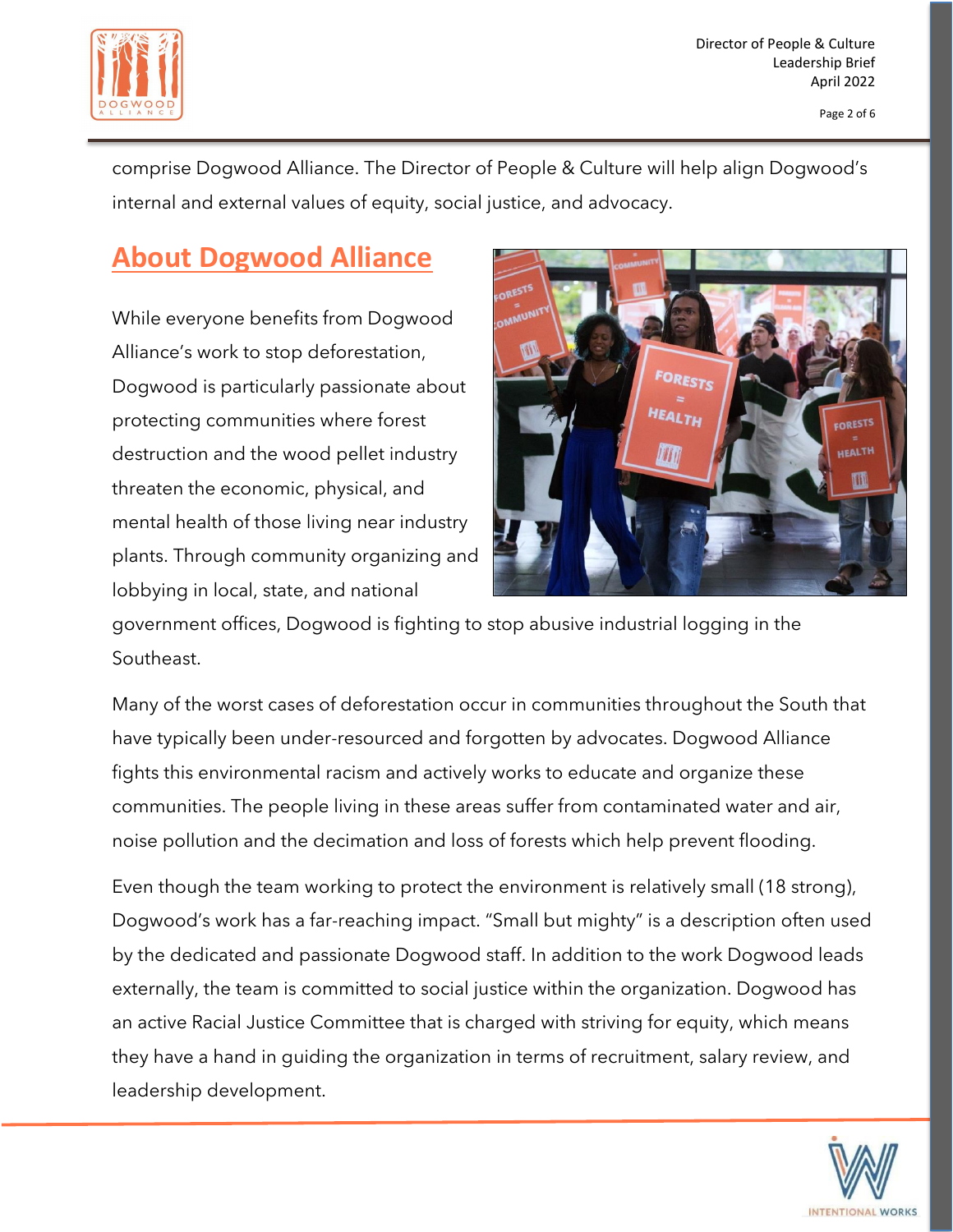

Like so many organizations whose teams dispersed with the onset of the COVID pandemic, Dogwood is working purposefully to find new methods of meaningful team engagement. While many of the staff work in Western North Carolina, the Dogwood Alliance team is embedded across the Southeast and beyond.



**Click to watch - [Our Forests Aren't Fuel: Injustice in Northampton produced by](https://www.youtube.com/watch?v=xNJFPefdnIw)  [Dogwood Alliance.](https://www.youtube.com/watch?v=xNJFPefdnIw)**

# **The Mandate**

As Dogwood Alliance's first dedicated HR leadership role, the Director of People and Culture (DPC) is tasked with developing and implementing a vision for Dogwood Alliance's human resources program. While there are existing HR systems, the DPC will expand those to create people-centered processes for recruitment and onboarding, professional development, staff retention, HR administration, and advancing workplace culture. At the foundation for all these initiatives is justice, diversity, equity, and inclusion. The Director of People & Culture must have a commitment to belonging and advocacy at the forefront of all policies, procedures, and practices.

#### **Recruitment and Hiring**

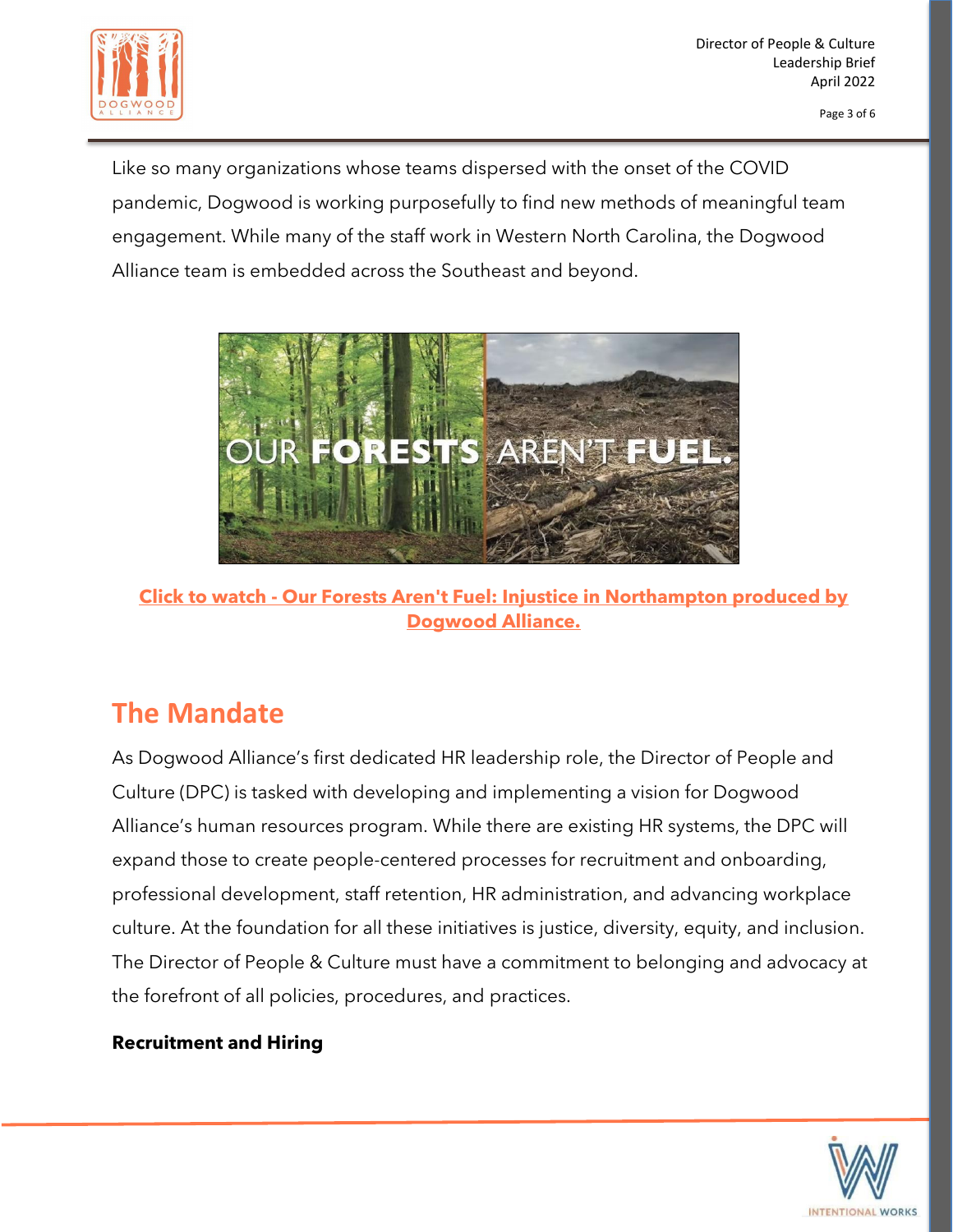

- Oversee recruitment and hiring to attract diverse and highly qualified candidates for open positions.
- Build upon existing systems for tracking and communicating with candidates.
- Manage and improve employee onboarding to ensure that all new staff are properly integrated and prepared to excel in their roles.
- Oversee employee offboarding; participate in the exit interview process and share learnings.
- Monitor independent contractor process for compliance with legal requirements.

#### **Professional Development Processes**

- Refine and manage Dogwood's performance review process.
- Review and expand on professional development programs.
- Work with supervisors to identify individual training that will enhance growth and development.
- Participate in counseling and advising of management and staff to ensure resolution of any employment issues.
- Create and /or update policies, procedures, and guidelines, as needed.

#### **Workplace Culture**

- Collaborate with staff to develop and implement strategies to increase a genuine sense of belonging, including the values of diversity, equity, and inclusion within the organization.
- Partner with staff at all levels to implement strategies for employee engagement and retention.
- Support the transition from a remote to a hybrid working environment, and from an Asheville-centric base of operations to one that is distributed across the country.
- Develop and lead or support initiatives to build and strengthen team cohesion and sense of community.

#### **Benefits Administration and Development**

- Lead periodic review and revision of compensation and benefits framework.
- Manage employee benefits program in partnership with the Finance & Operations team.

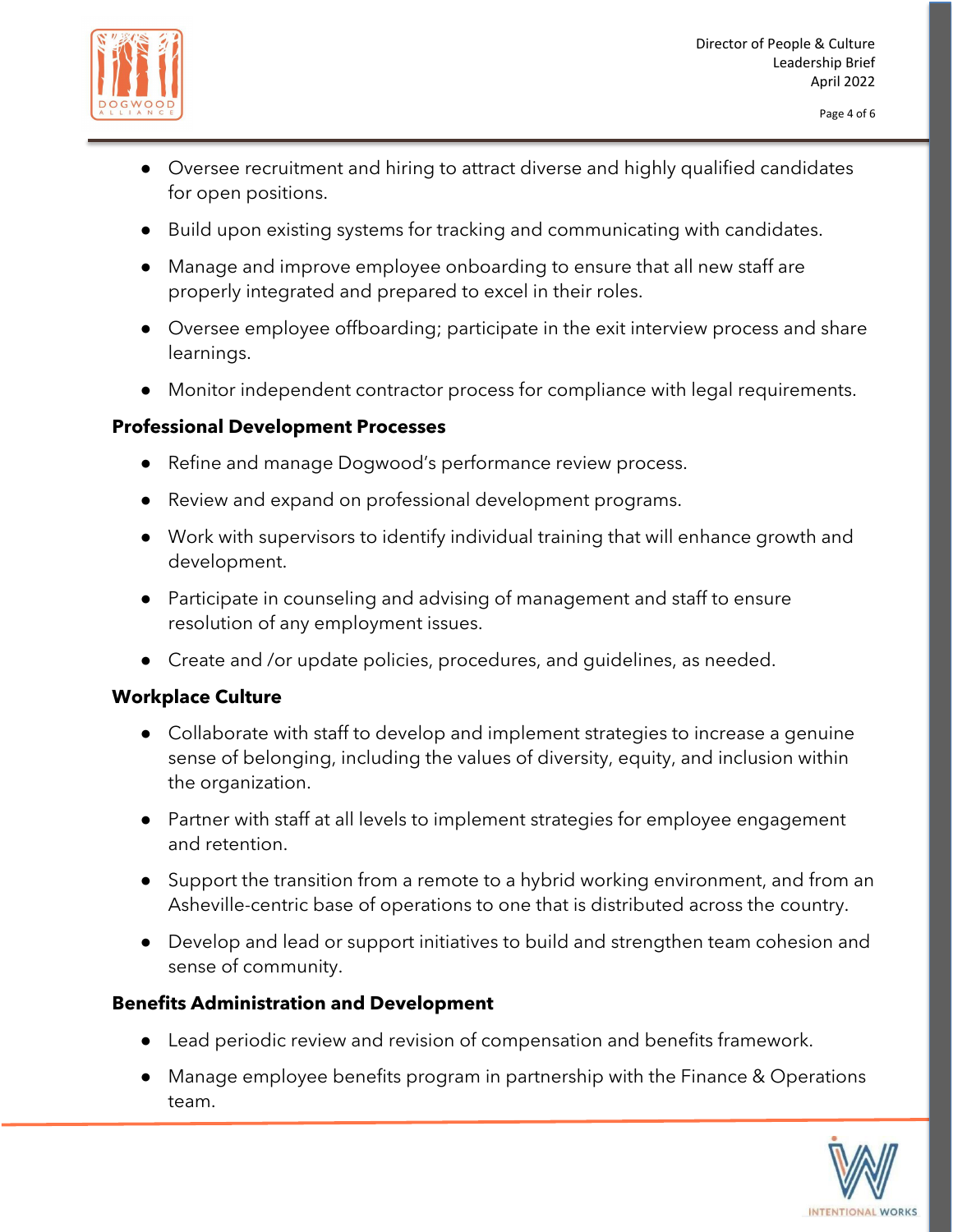

- Maintain knowledge of employment legislation and regulations; ensure adherence to federal, state, and local legal HR requirements; advise management on needed actions to remain compliant.
- Keep abreast of industry knowledge and trends through continuing education, engagement with professional networks, and participation in professional organizations.

# **The Individual**

The ideal candidate will have at least 5 years of experience as a human resources leader. The Director of People & Culture will have demonstrated experience creating engagement with a team that is working remotely. The Director will also be an advocate for and a builder of a culture of belonging where all staff feel safe to be their full, authentic selves and are supported by peers and leadership.

**HR leader.** The DPC will have a deep understanding of employment law, compliance, and HR best practices.

**Trusted counsel.** The DPC will be a partner to the Senior Management Team and will advocate for opportunities to develop and engage staff. The DPC will also maintain confidentiality and exhibit high levels of integrity and judgment.

**JEDI Champion.** The Director of People & Culture will put Justice, Equity, Diversity, and Inclusion (JEDI) at the forefront of recruiting and retention and will lead professional development for staff.

**Communicator.** The DPC will have high emotional intelligence and will be skilled in verbal and written communication. The DPC will successfully engage with vendors, staff, board, and community.

**Culture strengthener.** The Director of People & Culture truly puts people first, inspiring collaboration. The DPC lifts up the work of others and maintains balance and perspective with patience and a sense of humor.

**Problem solver.** Highly proactive style of work, with a demonstrated record of developing innovative systems to help the team work more efficiently.

**Continual learner.** The DPC is versed in all federal and state HR policies including FLSA, FMLA, COBRA, ADA, HIPAA, and EEO regulations. The DPC also pursues their own professional development and leads initiatives for staff to engage in additional development opportunities.